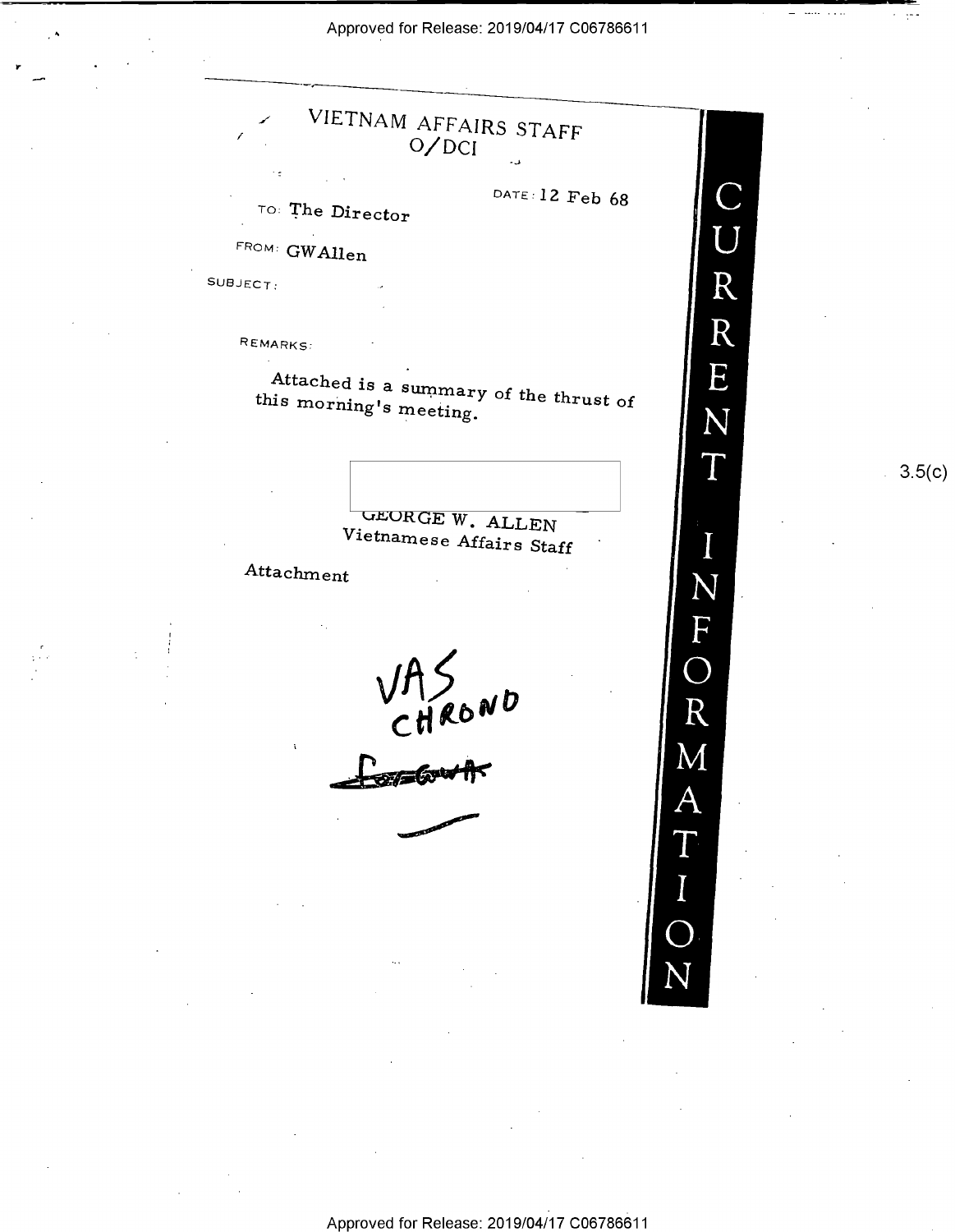\_ Approved for Release: 2019/04/17 C06786611



## \ 12 February 1968

## MEMORANDUM FOR THE RECORD

SUBJECT: Staff Conference on the Vietnam Situation

1. The DCI convened a meeting in his conference room on 12 February 1968 of representatives from all components of the Agency concerned with Vietnam. He stated that the question before the meeting was whether more U. S. troops were needed in South Vietnam to cope with the type of offensive we have seen in the past ten days. He added that the problem should be viewed in terms of the anticipated performance of the Vietnamese armed forces. He asked for the views of each person present on this question.

Z. Mr. George Carver (SAVA) stated that the issue of the war hangs in the balance. He seriously questioned RVNAF ability to take another heavy blow. All of ARVN is entirely committed while a major portion of the enemy's forces are not committed. We thus have a test of wills, and if cracks in the GVN apparatus appear they can rapidly spread. U. S. troops have crystallized ARVN in some areas and additional U. S. troops would help in other areas. He expressed concern ' about ARVN's behavior, noting that generally they have placed too much reliance on artillery, and there have been disquieting reports of looting.

3. Mr. R. J. Smith (ADDI) said that he was uncertain about the situation and that much data needed was still not available. It is still not clear whether the VC effort is pointed at a crystallization of will. The enemy's Tet offensive might have produced a good hard shock to his forces. We are not certain how many of his resources remain uncommitted. We don't know how badly his forces have been chewed up. Regarding the longterm problem, we already have too many troops in Vietnam. "We are fighting the wrong kind of war and cannot accomplish by military means what needs to be accomplished by other -- political means. We should lower our level of effort for the long pull, and convince the enemy we won't get out until stability exists. He is not sure whether enclaves are the answer, but the large search and destroy missions do not seem to be the way to fight the war. If the VC indeed make an all-out effort, more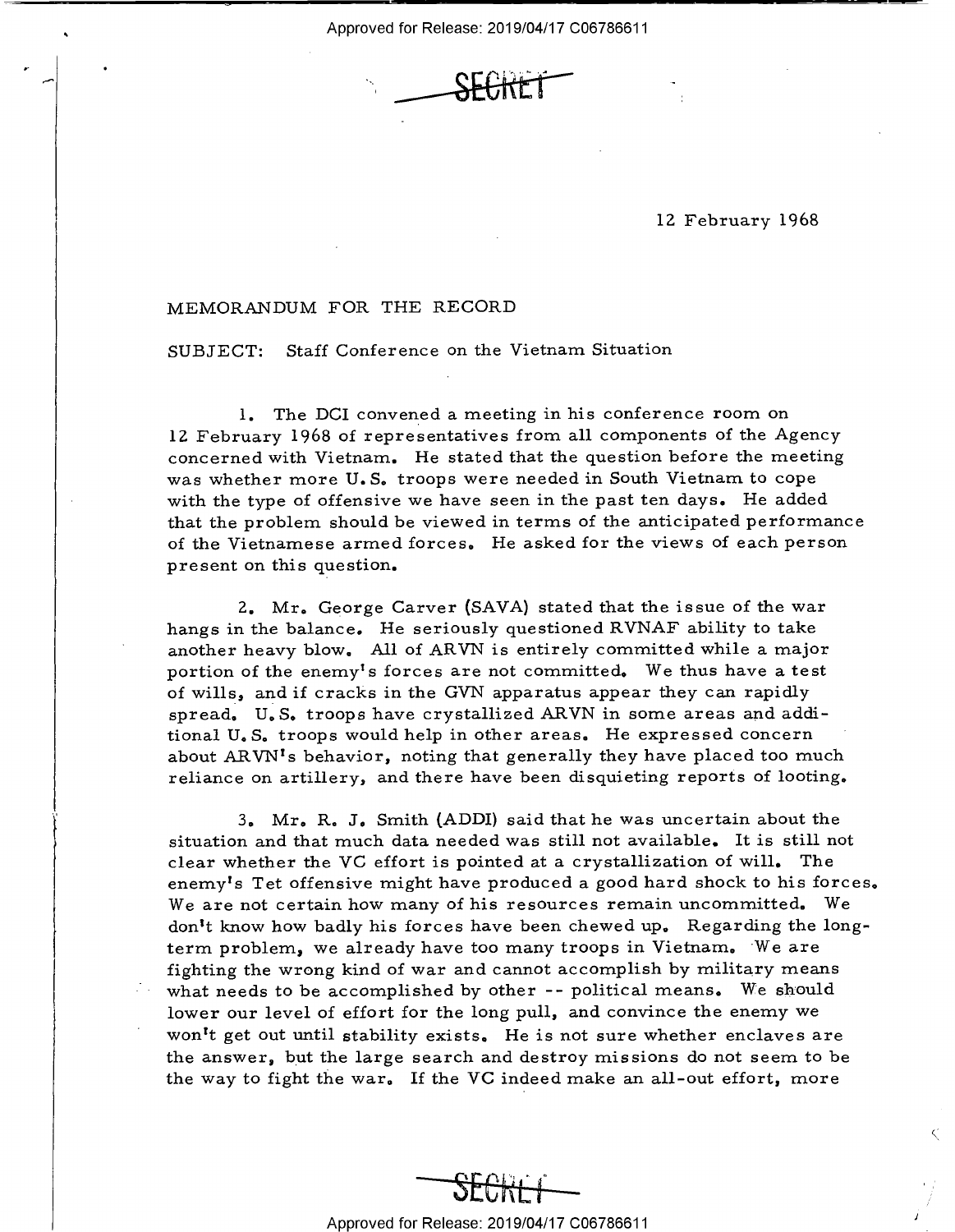,\_



U. S. troops might be useful to meet that threat; however, we would never get these troops out. We should stay with what we have, and shift to a long-term effort, recognizing that it might take five or six years.

4. Mr. Abbot Smith (D/ONE) agreed that we lack information. He does not expect the GVN and ARVN to collapse, basing this judgment largely on the fact that it hasn't thus far. The top GVN command knows it must stick. The worst condition would not then be a collapse, but the grievous loss of positions here and there. More U. S. troops would help ARVN to continue, but it really can't accomplish too much. He believed the problem would take longer than the five or six years cited by R. J. Smith.

5. Mr. James Graham (ONE) expressed uncertainty regarding the status of ARVN. He believes the Communists are still determined to make a large scale effort to bring about a solution unacceptable to us. Their tactic of forming new fronts is obviously an effort to bring about a coalition which would be essentially a Communist front. The enemy apparently is determined to put additional resources into the fight, including additional divisions from North Vietnam (citing the indications of the possible presence of the 316th Division north of the DMZ). If the U. S. is determined to gain a solution, involving something less than a Communist front government, it would be necessary to put in additional U. S. troops. The fight in <sup>I</sup>Corps will engage all U. S. and ARVN reserves while the Communists coordinate other attacks in other areas. This situation risks unravelling ARVN and the GVN. The Communists have been hurt but they retain significant capabilities and seem prepared to use them. If the U. S. wants a favorable solution, it must stay with what it takes to win.

' 6. Mr. Bill Colby (FE) said we are addressing the wrong question. More appropriate questions would be what is our policy and how determined are we to execute it? Not should we send more boys, but in what way should we use them. This is the same question we addressed in 1965. We put more forces in then, but this hasn't saved the situation. Our forces are thinly spread, we have no depth. The fact that the enemy offensive used only local forces shows how thin ours are. The enemy has a second punch he can mount with regulars, and he can pour more forces down from the North. His recent air activity shows that he is prepared to commit additional resources. If our policy is to prevent a Communist victory, then we should send more U.S. forces, make this completely a U.S. war, and set up the GVN as a colony as we did in Korea. On the other hand, if we want out, let's take advantage of the possibilities of a coalition. Gen. "Big" Minh might be our Souvanna. This would keep our options open. If we don't want that, then we need a new strategy which would get around the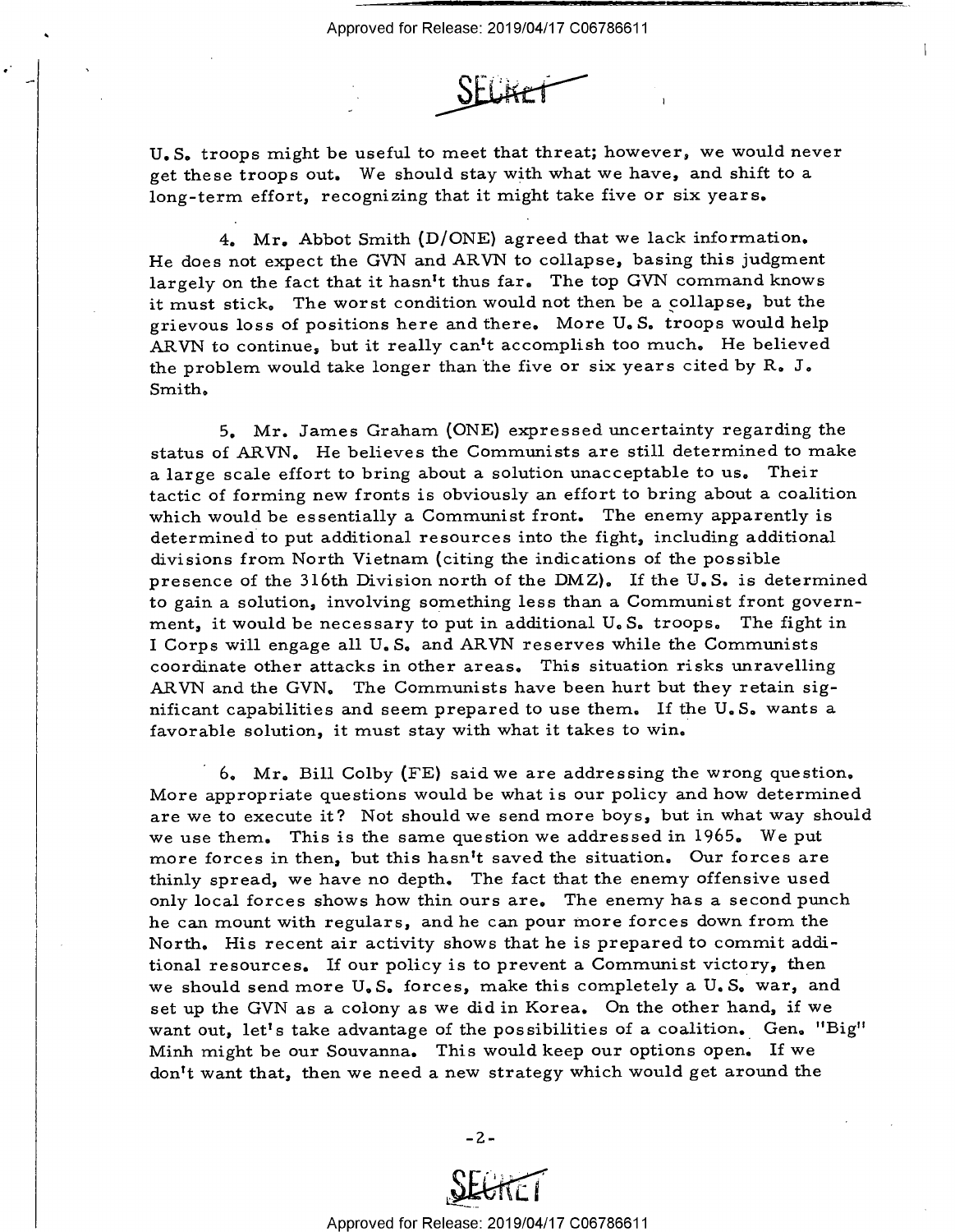

problem of thinness. When we sent in troops in 1965, we didn't change our strategy, we merely sugar-coated it with the term pacification, but we continued the emphasis on killing Communists. If our strategy is to fight a limited war, we need new approaches. Sending additional troops with the same strategy and same approaches is not enough.

7. (OCI) said the Communists can keep up the pressure. ARVN performance has been spotty and she is not sure ARVN can take another heavy blow. The Communists can be expected to be much more active politically and she is not sure the GVN can withstand this pressure. She is not confident that the people can withstand the combination of increased insecurity and increased Communist political action. Although the people did not support the Communists in their recent offensive, they remain essentially passive, have been intimidated and are psychologically vulnerable. She feels we do need a new strategy and that we are spread too thin militarily.

 $8.$  (OCI) said that the analysts are not confident because of the lack of data. It will be difficult to make firm conclusions until we see what develops in the way of the Communists' military campaign. We cannot be sure now whether the enemy can conduct even normal levels of activity. The enemy seems still to have strong capabilities, however, and probably will carefully ration these capabilities depending on developments, exploiting advantages where they exist. He will probably keep the pressure on for as long as he can, and his abilities to dragoon people, as reflected in recent reports, suggest he may be able to replace at least some of his losses. ARVN has been badly hurt, as reflected in the indications of its lack of aggressiveness and its poor response to the more recent attacks. It looks like ARVN is headed down hill, and that we can't reverse the situation without the wholesale commitment of U. S. forces. Our best strategy might be to put in one or two more divisions to try and hold for a couple of months. There is a real danger that the intimidation of the populace will mount and that the uncommitted elements will become so tired and war weary that they will opt for accommodation with the Communists. Additional U.S. troops might hold things together.

9, Mr. Douglas Blaufarb (FE/VNO) said we should face the fact that a coalition would be merely a face-saving way of surrendering, and he personally rules this out as an acceptable option. Additional U. S. troops would just get us deeper into the morass. It is too late for a new approach, we cannot now, in 1968, admit that our whole effort all along has been mistaken. He is hopeful that the ARVN picture is not as black as some of the othens apparently believe. He thinks that ARVN may be better off than before and capable of meeting another enemy effort. The GVN leadership has behaved well, and is reflecting confidence in the

 $3.5(c)$ 

 $3.5(c)$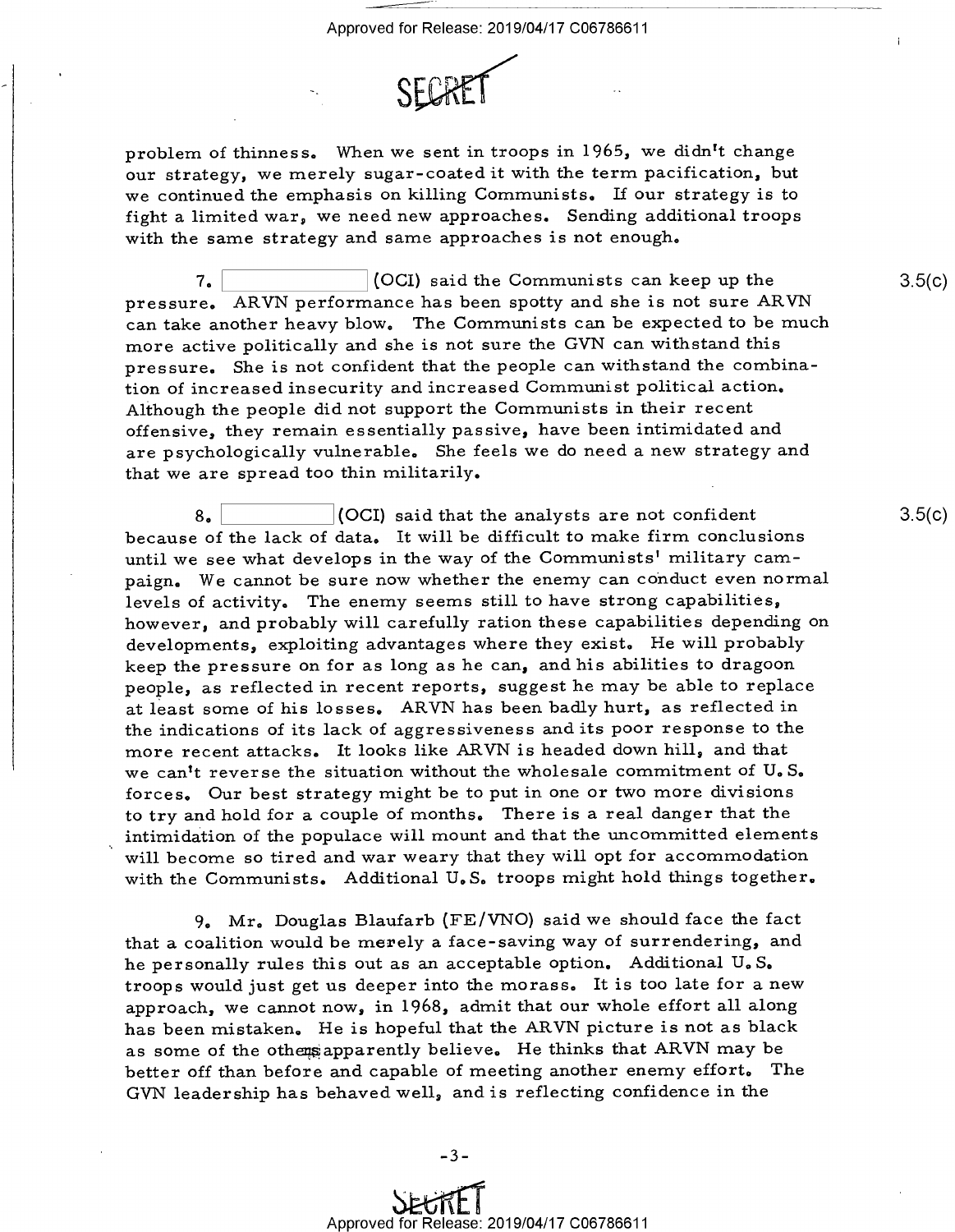

situation. Our station in Saigon seems to feel that we are in reasonably good shape. If we do send more troops, we should attempt to get a better balance between the combat forces and support elements.

10. (OER) said that the situation shows that we don't have enough forces, and that the VC can tear the country apart at will. The number of additional U.S. forces required to alter the situation probably is unacceptable. The alternative would be to change our strategy, get troops into those parts of the country that count, and maintain security there. If Ambassador Komer is right in saying that the answer lies in the hearts and minds of the people, additional U. S. troops obviously are not the answer. He is quite gloomy, and feels that the best we can do is to try to weather the storm. We should change our strategy, make optimum use of our forces, and make it clear to the GVN that if it can't get going, initiate reforms, mobilize its resources, and get popular participation, then we must admit that we have made a mistake, cut our losses, and negotiate our way out while saving as much face as possible. If the GVN leaders can't cut the mustard, we ought to get out.

 $11.$ \(OER) said we have a number of uncertainties regarding VC capabilities, the status of ARVN, the rural situation, and the urban populace. More U.S. troops really will not contribute a lot. While they would add to our military capabilities, it is possible that a continued VC offensive would lead to massive ARVN desertions. The population might give up under pressure. Further urban attacks are likely, as the VC try to get the urban population to throw in with them. We have to change our strategy and our role -- it is not just <sup>a</sup>simple question of additional troops, we are past the point where that will do some good. We need a new strategy and a new assessment; a new strategy would enable us to withdraw gracefully.

12. Mr. E. Drexel Godfrey (ADCI) said that if we examine what has been said by prisoners, documents, and the NLF, the target of their offensive is as much the GVN as it is the U. S. The enemy is skillful and inventful, and probably will direct the next phase of his campaign against particularly weak targets —- ARVN and the GVN. He fears this development the most, because this activity could start a stampede. Regarding U. S. reinforcements, our strategic reserve --.which consists of perhaps two divisions -- will not contribute much. Deploying this force would have serious consequences at home and we would not be able to respond to Pueblo—type incidents. We would have to go into partial mobilization because others might be tempted to take advantage of our Vietnam problem to present us with additional problems elsewhere.

\_4\_

 $3.5(c)$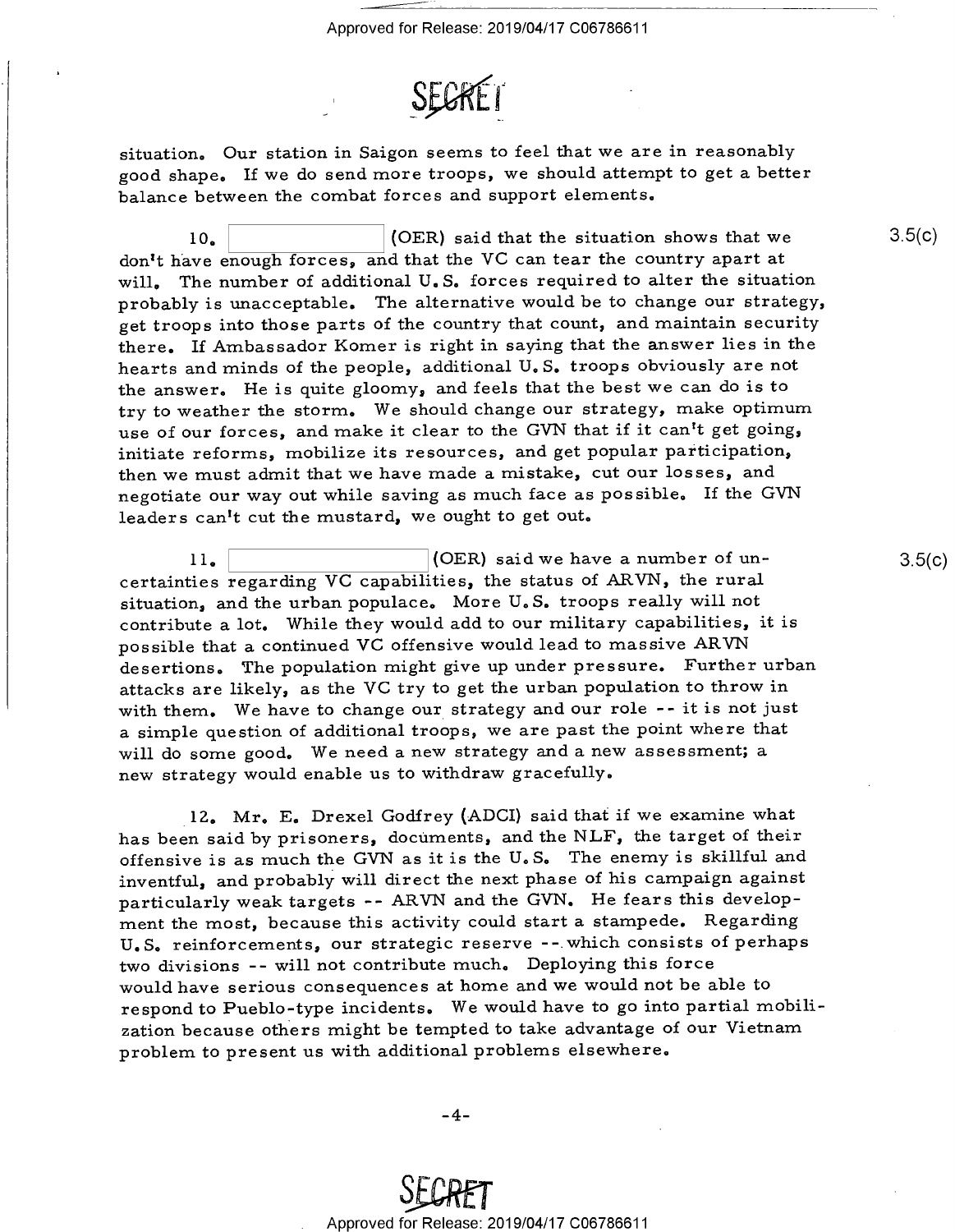

13. Mr. Joseph Smith (FE) said that he agreed generally with Bill Colby. It seems the war may be lost, and that all we have tried has not worked. We seem to have nothing to offer but proposals and suggestions for what the GVN can do. We have set up the GVN psychologically so that it merely relies on us to bail them out of their deepening difficulties. The best we have gotten from them is their Willingness to participate in a joint relief effort and their performance in that effort has been dramatized by the resignation of Gen. Thang -- our "white hope." Now we are looking for the kind of GVN that can make a deal. The more we do and the more resources we commit, the more they merely talk about their unwillingness to negotiate. Sending more U. S. troops might have some psychological effect, but only if it is done in the context of mobilization. Without mobilization, we would be wasting time and nothing would be gained but a vast popular outcry in the U. S. We should not put in more troops and we should tell the Vietnamese that they have to solve the problem.

14. Mr. Tom Karamessines (DDP) said he is not quite as gloomy as Joe Smith and some of the others. He agrees that we need a fundamental rethinking of our strategy. We have to get the Vietnamese more active and he is not sure that putting in more U. S. troops will accomplish this. We must impose demands on the GVN for actions similar to those proposed in Mr. Carver's memo, and we must make it clear that they must buckle down. Their troop mobilization is a move in the right direction. Sending more U. S. troops might deter the GVN from doing what it should and it would also show the North Vietnamese that their Tet offensive had accomplished what they wanted. He is not sure that we should confirm for them now that this is the case. He is not pessimistic regarding ARVN and thinks that they have put up a pretty good show thus far.

15. Admiral Taylor (DDCI) said he was inclined to agree with Tom Karamessines and with George Carver's remarks about the possibility of the situation unravelling. We are dealing with risks and uncertainties. The question is not whether we should send more troops but how many can we send and in what timeframe. He expects that the Communists will emphasize terrorism in pacified areas of the countryside rather than in the cities. Regarding ARVN, we don't know how many have returned to duty, but some have come back voluntarily. Reports indicate signs of popular outrage against the Communists but we can't be certain how deep this feeling goes. We don't know who is hurting the most. We know how much we have suffered but We don't really know what this effort has cost the enemy. If his information is bad and he failed in his objectives, he must regroup. How does North Vietnam assess the problem? Will they take into account their own self-interest, or will they "go for broke" in some areas? Perhaps we should re-examine our strategy, because <sup>a</sup> Korean-type war is wrong in Vietnam. We have to take our chances on how